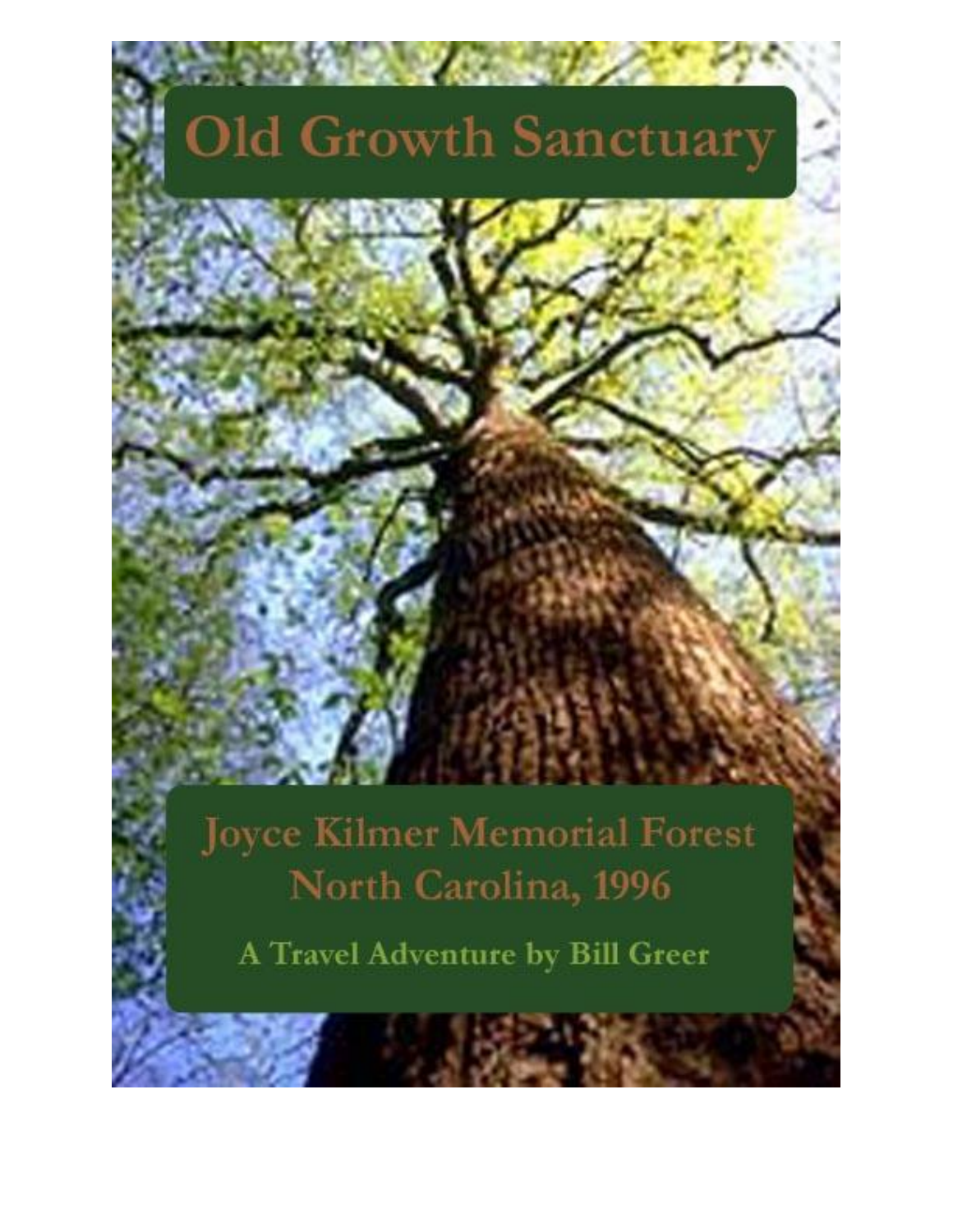## **Old Growth Sanctuary**

### **Joyce Kilmer Memorial Forest, 1996**

A Travel Adventure by Bill Greer

### **About the Author**

Adventure travel expert Bill Greer is the founder of GORP.com, the early Internet era's leading community for outdoor and adventure travel, selected as one of the Top 50 sites on the web in 2000. More recently, he is the author of **The Mevrouw Who Saved Manhattan**, a novel of New Amsterdam that paints a real and bawdy portrait of Dutch life on the Hudson through the eyes of a sharp-tongued bride who comes among the first settlers. Visit Bill at **[www.billsbrownstone.com.](http://www.billsbrownstone.com/)**

### **Reviews for The Mevrouw Who Saved Manhattan**

### **From de Halve Maen, Journal of the Holland Society of New York, Summer 2009**

"[A] romp through the history of New Netherland that would surely have Petrus Stuyvesant complaining about the riot transpiring between its pages … Readers are guaranteed a genuine adventure that will evoke the full range of human emotions. Once begun, they can expect to experience that rare difficulty in putting down a book before they have finished."

### **From Historical Novels Review, August 2009**

"Bill Greer has deftly blended fact and fiction in his humorous tale The Mevrouw Who Saved Manhattan … The characters are rowdy, raunchy, loveable, and sometimes despicable, but thoroughly believable … This is a thoroughly delightful story that brings the Dutch colonies to life. The Mevrouw Who Saved Manhattan is heartily recommended with or without a tankard of beer, not ale, to accompany it."



**Available at: [Amazon in paperback](http://www.amazon.com/Mevrouw-Who-Saved-Manhattan-Amsterdam/dp/1439221782/ref=sr_1_1?ie=UTF8&s=books&qid=1233071214&sr=1-1) [and for the Kindle](http://www.amazon.com/The-Mevrouw-Saved-Manhattan-ebook/dp/B001U88HH4/ref=tmm_kin_title_0?ie=UTF8&m=AG56TWVU5XWC2&qid=1233071214&sr=1-1)**

**[For the Nook at BN.com](http://www.barnesandnoble.com/w/the-mevrouw-who-saved-manhattan-bill-greer/1017817072?ean=2940012572820&itm=2&usri=the%2bmevrouw%2bwho%2bsaved%2bmanhattan)**

**[The Scribd.com store as an](http://www.scribd.com/doc/16592556/The-Mevrouw-Who-Saved-Manhattan) [Ebook \(PDF format\)](http://www.scribd.com/doc/16592556/The-Mevrouw-Who-Saved-Manhattan)**

**For a taste of Mevrouw, download the [first fifty pages](http://www.billsbrownstone.com/mevrouw50pages.pdf) free at [BillsBrownstone.com](http://www.billsbrownstone.com/)**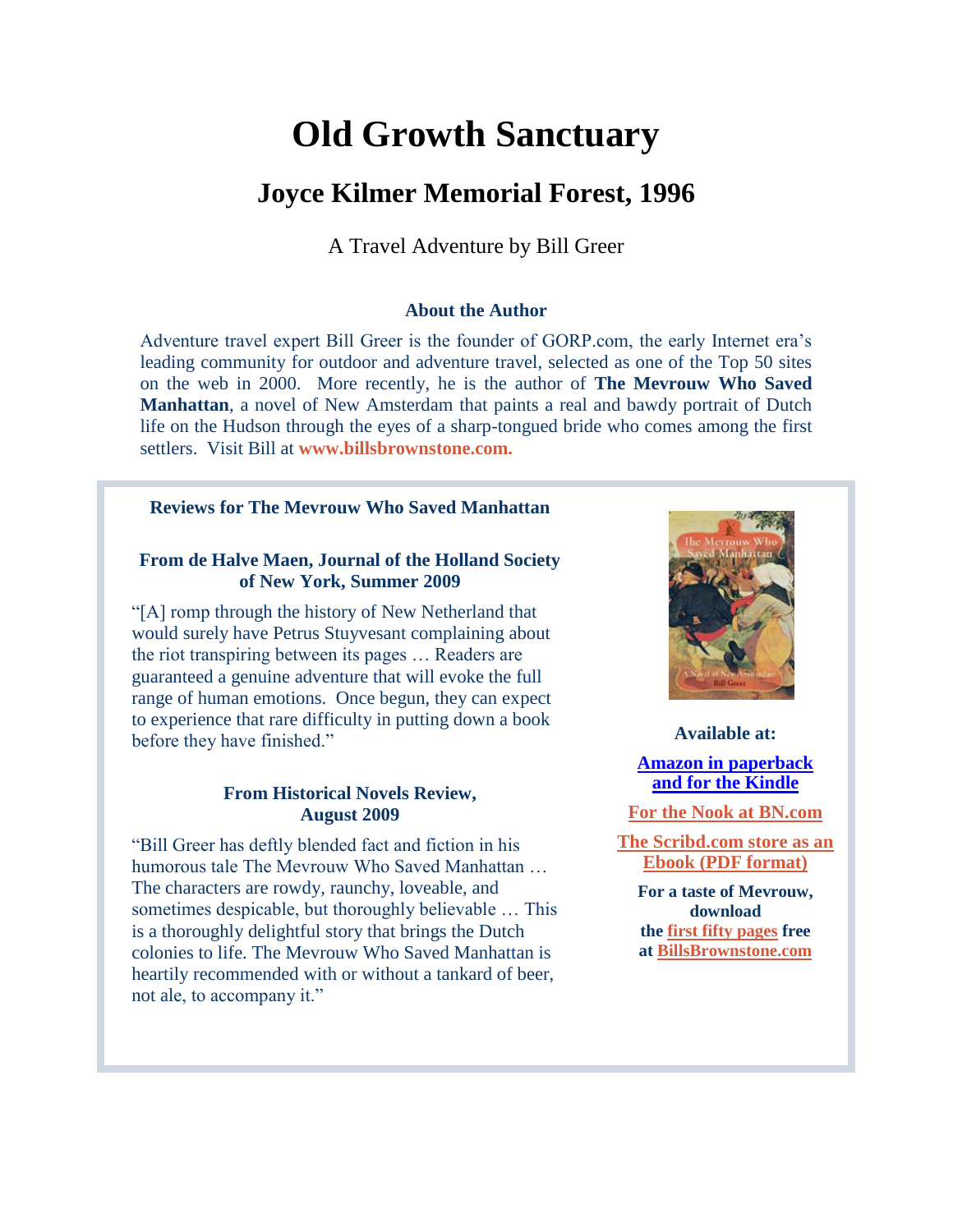### **Old Growth Sanctuary Joyce Kilmer Memorial Forest, North Carolina, 1996** By Bill Greer

**B**y the 1920s, time was running out for the virgin woods of Little Santeelah Creek. The Cherokee had long since been evicted from their ancestral home in the surrounding valleys. Wealthy plantation owners had developed large tracts of the best bottomlands before the Civil War, and while much of the land had been sold off to northern interests, small farmers and moonshiners still exploited whatever patches of mediocre soil or concealed hollows that they could get their hands on.

In 1915, the saws began singing in the neighboring valley of Slickrock Creek. The Babcock Land and Timber Company had recently purchased the land and begun its harvest of sugar maple, tulip and other valuable trees. A rail line ran along the Little Tennessee River into which the Slickrock flowed. The logs could be sent down the drainage and loaded onto flat cars for easy transport to the mills and the markets.



Within 7 years, more than half the valley had been logged out. Babcock began pruning the best specimens from the remaining stands, knowing that its time was limited. The damming of the Little Tennessee would soon flood the rail line, making transport of the logs uneconomical.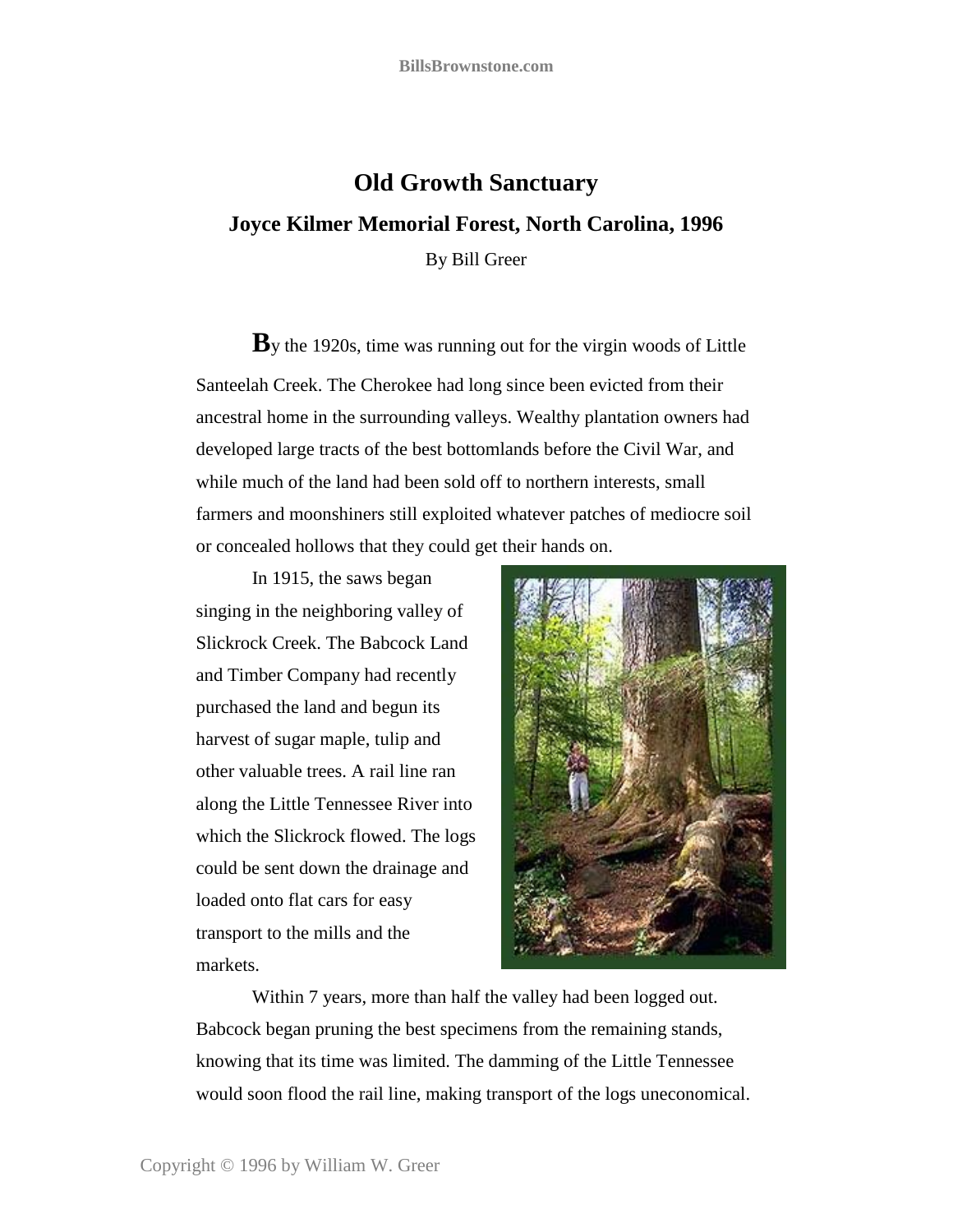### **BillsBrownstone.com Old Growth Sanctuary, North Carolina, 1996 by Bill Greer**

The company began surveying the adjacent lands, searching for the next valley in which to bring its axes and lumbermen.

Little Santeelah lay just over a ridge to the east. But the lumbermen looked west, where Citico Creek drained a vast virgin forest. As they moved in that direction, the Little Santeelah gained a few more years. Citico occupied the saws for awhile, until a huge fire swept through thousands of acres and destroyed the centuries-old stands that had brought the timbermen into the valley. Once again, they moved on to another watershed.



By the early thirties, the Little Santeelah forest was an isolated island in a sea of cleared lands. Inevitably it fell under the gaze of the lumbermen, but each time they moved into the valley, its huge yellow poplars and chestnuts filled them with awe. Some mysterious protection prevented them from swinging the axes. The land exchanged hands several times, each owner eager to

gain the riches from felling the giant hardwoods that towered over the stream. One owner began constructing splash dams to float the trees out. But with the Depression casting a pall over the country, its money ran out before the first blade could bite into an unblemished trunk.

The Gennett Lumber Company had the last chance to fell the giants of the Little Santeelah. But whether from a lumberman's respect for nature's mightiest, or the financial hardship enveloping the country, or an unknown force diverting all encroachers, the blades never cut.

In 1935, anxious to find a suitable tribute for a fallen hero whose poem "Trees" had inspired millions, the Forest Service inaugurated the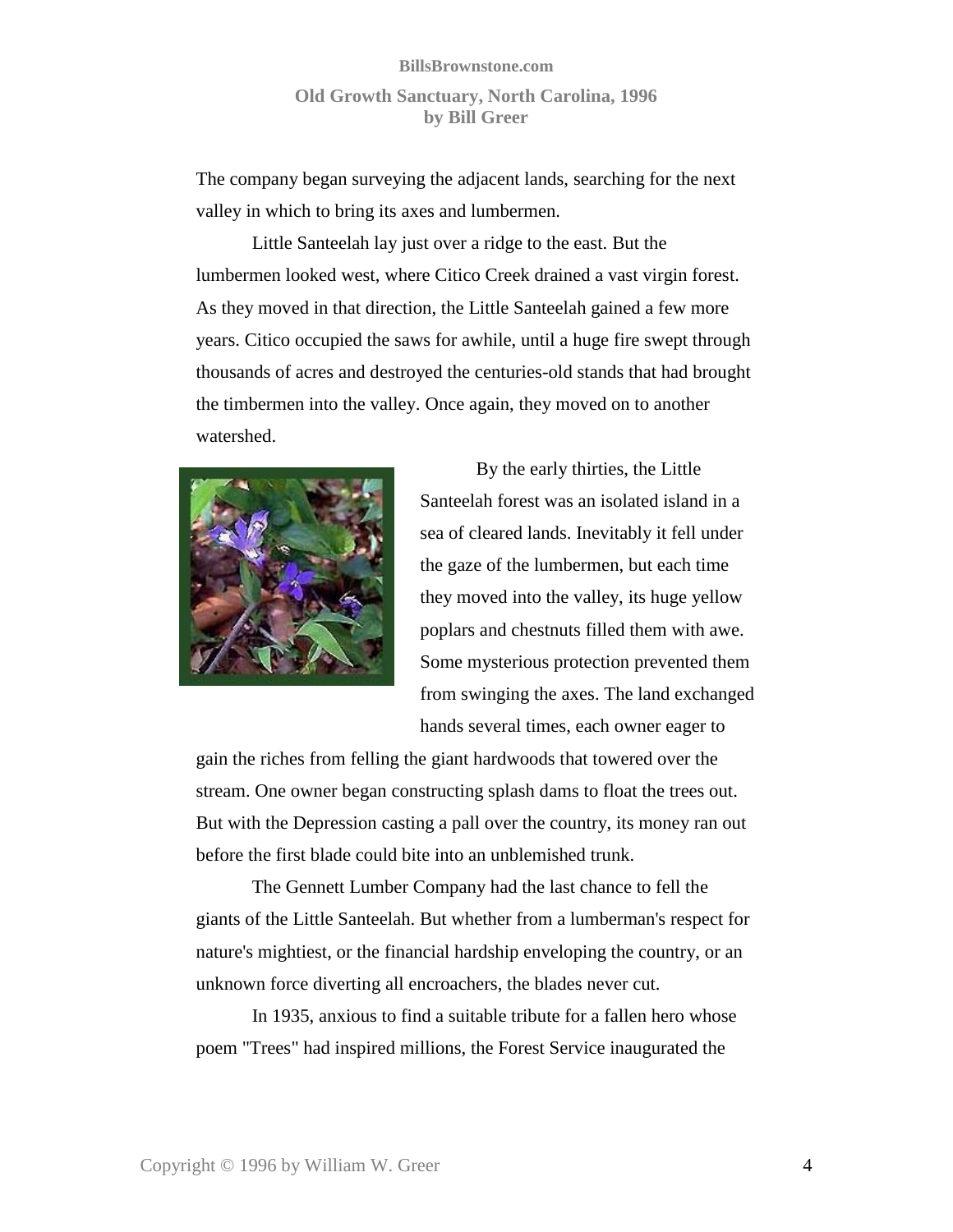### **BillsBrownstone.com Old Growth Sanctuary, North Carolina, 1996 by Bill Greer**

Little Santeelah as the Joyce Kilmer Memorial Forest. Nature's centuriesold masterpiece would be protected for generations into the future.

**T**HE JOYCE KILMER MEMORIAL FOREST is now the largest stand of old growth trees in the eastern United States. The 3,800 acre preserve commemorates Joyce Kilmer, a fallen World War I soldier and poet who was killed in action at the age of 31. His masterpiece poem testifies to the power of the remaining giants: *"I think that I shall never see a poem lovely as a tree..."*

A figure-eight trail winds through the dark enchanted forest, magic for anyone who has never experienced a true forest primeval. The 2 mile path is soft underfoot, cushioned by the leaves dropped from the canopy towering overhead. In about half a mile, the trail comes to the center of the eight, where a plaque is laid in honor of the forest's namesake. Crossing Little Santeelah Creek, the trail continues on to the upper loop, entering the Poplar Grove.



The immensity of the trees strikes one first. These specimens are truly behemoths hundreds of years old. Poplars, hemlocks, chestnuts, and oaks stretch hundreds of feet toward the sky. An ancient's base may extend 20 feet around, stretching out ever further at ground level as it seeks a toehold to keep the tower upright. High overhead, a gangly set of branches is silhouetted against the sky in early spring, the leaves just beginning to bud out and filter the light down to the forest floor.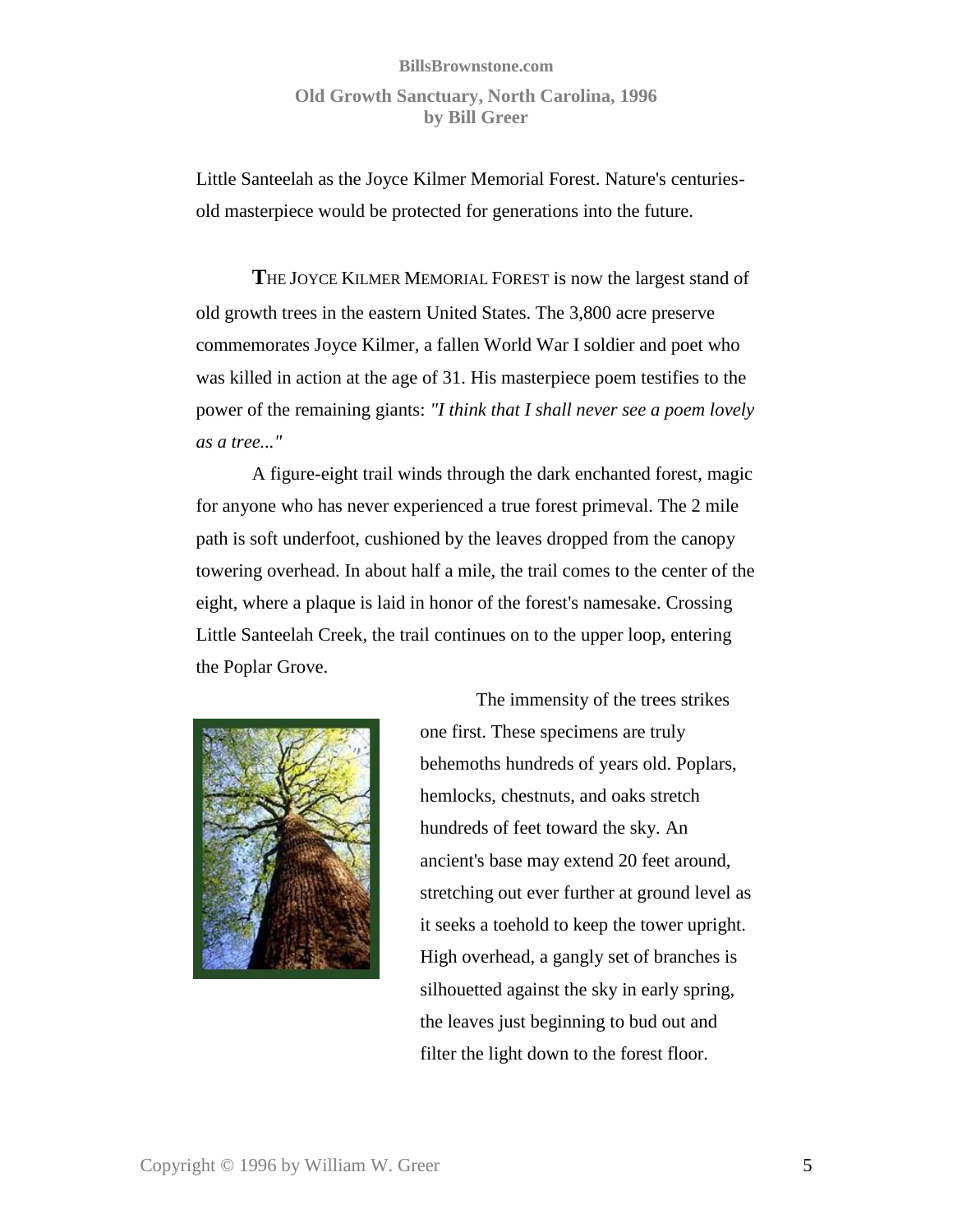### **BillsBrownstone.com Old Growth Sanctuary, North Carolina, 1996 by Bill Greer**

While the trees symbolize centuries of growth, the floor itself holds much of the fascination of the mature forest. Unlike lands recovering from recent cuts, this ground is open, not littered with second growth. The cycle of life is evident where young trees barely a child's height grow



beside massive rotting timbers, their surfaces completely shrouded with the glossy green moss that is helping to break them down. In the dappled sunlight reaching the ground on an April morning, wildflowers are blossoming, tiny purple irises peeking through the deadfall, others of yellows, reds, and whites scattered beside the trail.

As one completes the upper loop of just under a mile, a bridge crosses to the north side of the Little Santeelah. Along the streambed, the forest floor closes into a massive rhododendron thicket. The creek tumbles over mossy rocks, the sound of flowing water breaking the stillness of a spring morning. In another half mile the trail winds back to its beginning.

*The Joyce Kilmer Memorial Forest is part of the Nantahala National Forest. It is located in western North Carolina near Robbinsville.*